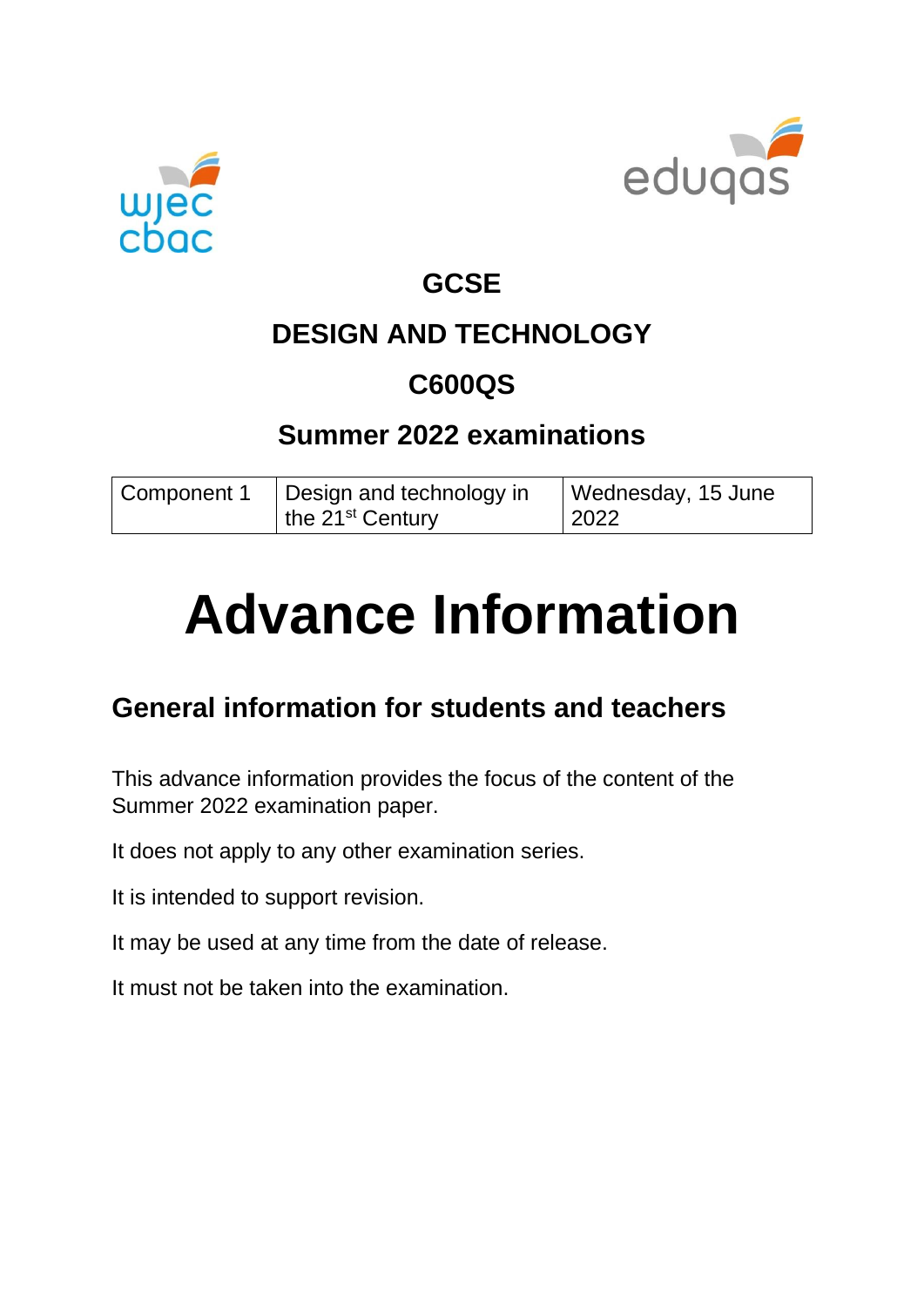## **Subject information for students and teachers**

A guidance document on advance information has been produced by The Joint Council for Qualifications (JCQ) on behalf of all awarding organisations. It can be found [here.](https://www.jcq.org.uk/wp-content/uploads/2021/10/Advance-Information-for-General-Qualifications-2021-22.pdf)

This advance information covers Component 1 only. There is no advance information for Component 2 NEA.

Advance information is not provided for questions assessing the use of mathematical skills.

The content is shown in specification order not in question order.

The structure of the paper remains unchanged.

The aim should still be to cover all specification content in teaching and learning. Students can be credited for using relevant knowledge from other content areas when answering questions. Also, content not included in the list may still be assessed in low tariff and synoptic questions.

The following areas of content are suggested as key areas of focus for revision and final preparation, in relation to the Summer 2022 examination.

#### *Technical Principles*

#### *Core Knowledge and understanding*

The impact of new and emerging technologies.

Developments in modern and smart materials, composite materials and technical textiles.

How electronic systems provide functionality to products and processes, including sensors and control devices to respond to a variety of inputs, and devices to produce a range of outputs.

The functions of mechanical devices, to produce different sorts of movement, changing the magnitude and direction of forces.

#### *Technical Principles*

#### *In-depth knowledge and understanding*

This information applies to each of the following sections:

- Electronic systems, programmable components and mechanical devices
- Papers and boards
- Natural and manufactured timber
- Ferrous and non-ferrous metals
- Thermoforming and thermosetting polymers

• Natural, synthetic, blended and mixed fibres; woven, non-woven and knitted textiles The sources, origins, physical and working properties of the material categories or the components and systems, and their ecological and social footprint.